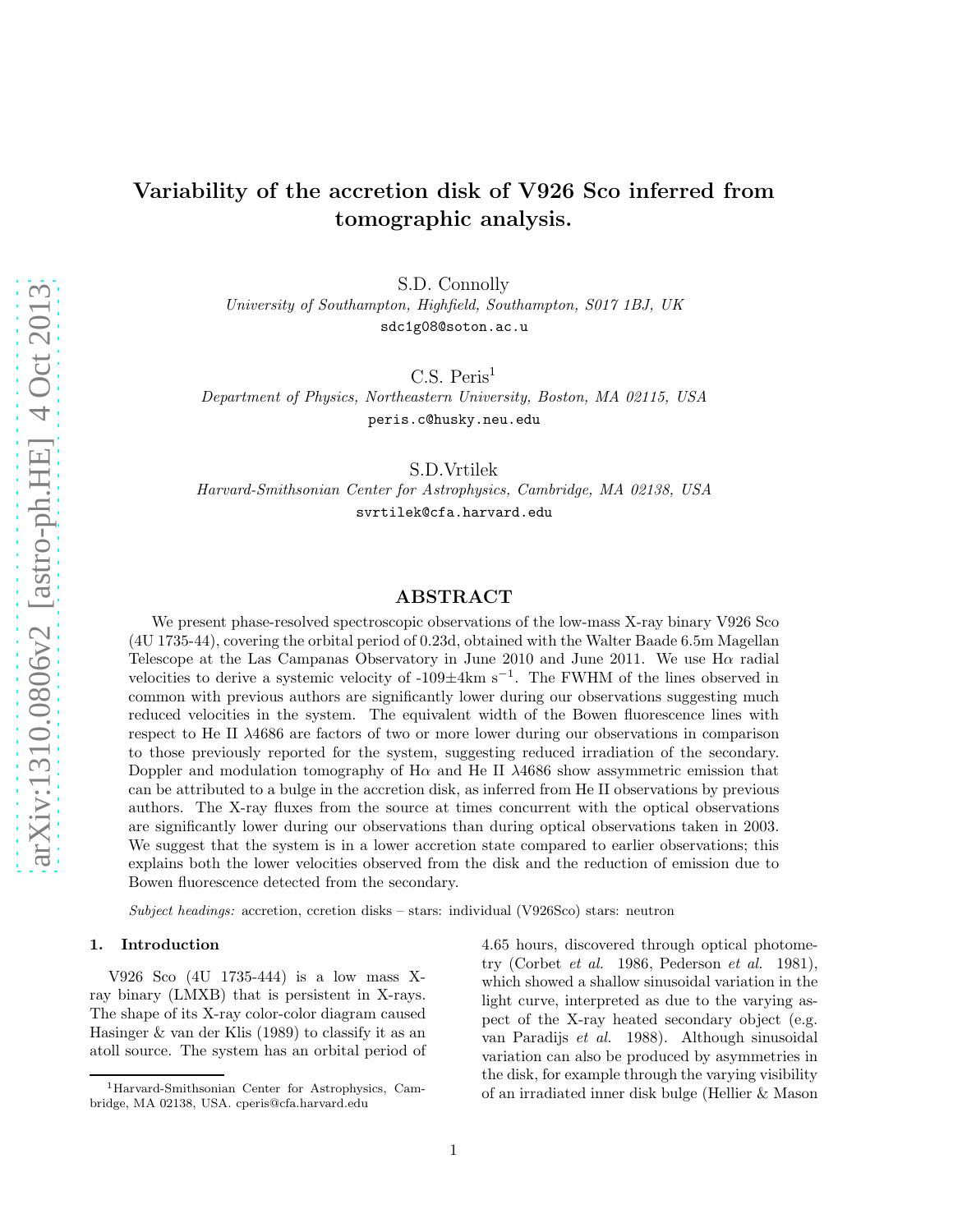1989) or by superhumps (Haswell *et al.* 2001), the variation was attributed to the donor by Casares *et al.* (2006).

A periodic variation in the  $H\alpha$  line observed by Smale *et al.* (1984) was confirmed by Smale & Corbet (1991) and attributed to varying emission originating from a bulge or splash region at or near the point on the disk at which the gas stream impacts the outer rim. Augusteijn *et al.* (1998) found similar variation in He II λ4686 and the blend of N III and C III emission lines  $(\lambda \lambda 4634 -$ 4651) produced by Bowen fluorescence, and attributed both to a disk bulge.

Doppler tomography (Horne & Marsh 1986) was carried out on V926 Sco by Casares *et al.* (2006), using data taken in June 2003 with the FORS2 Spectrograph on the 8.2m Yepun Telescope at the Observatorio Monte Paranal. Tomography of He II λ4686 showed an extended area of bright emission on one side of the disk, suggesting that the variation in this emission does arise from a bulge in the accretion disk, consistent with Smale & Corbet (1991). However, Casares *et al.* (2006) found that N III  $\lambda$ 4640 emission was coincident with the estimated velocity of the donor star, as opposed to a disk bulge. They attributed this to fluorescence of the donor, irradiated by UV photons from the hot inner disk, as originally suggested for Sco X-1, along with several other X-ray binaries, by McClintock, Canizares & Tartar (1975).

Our spectra cover nearly twice the bandwidth of Casares *et al.* (2006) including in particular the  $H\alpha$  line for which no previous tomographic study has been done and which is particularly useful for studying emission from the disk. In addition to Doppler tomography we also undertake *modulation* tomography (Steeghs *et al.* 2003) which allows us to take into consideration variations in the brightness of the components of the system which are harmonic with the orbital period. As Doppler tomography is limited by the assumption that the brightness of the components of a system do not vary, its combination with modulation tomography allows more accurate interpretation of the velocity maps of a system.

In section 2 we describe the optical observations obtained and used for this study. In section 3 we present our analysis of the spectral features. In section 4 we present Doppler and modulation tomography of the lines and end with a summary and conclusions in section 5.

## 2. Observations

Observations of V926 Sco were carried out on the nights of 2010 June 5,7 and 2011 June 22, 26, using the *IMACS* spectrograph on the Walter Baade 6.5 m Magellan telescope at the Las Campanas Observatory. A long-slit diffraction grating with 600 lines/mm at a tilt angle of  $11.23^{\circ}$ was used, giving a wavelength range of approximately  $4449-7581\AA$  (excluding small gaps due to CCD chip edges), with 37 km s−<sup>1</sup> (FWHM) resolution. A slit width of 0.9 arc seconds was used on 2011 June 22 and of 0.7 arc seconds on 2011 June 26 and 2010 June 5,7. 60 useful spectra were obtained, with exposures of 420-600 seconds, covering a total of approximately 1.5 orbital periods (Table 1). HeNeAr comparison lamp arcs were taken after approximately every three exposures. The images were corrected for bias and flat-fielded, then the spectra were extracted using *IRAF* optimal extraction for a weak spectrum, as described by Massey, Valdes, & Barnes (1992), to give the best possible signal to noise ratio. Anomalies due to cosmic rays and CCD errors were removed. The spectra were wavelength-calibrated using the time-nearest HeNeAr comparison arcs, with a separate second order polynomial fit of each of the four CCD chips across which the spectra were spread. In each case, the RMS scatter was <  $0.01\AA$ . The flux standard Feige 110 was observed on the night of June 22, 2011. However, since none of our nights were photometric, we plot only relative intensities and give EWs in instrument counts.

### 3. Spectral features and profiles

The spectra of V926 Sco averaged over the nights of June 5, 2010 and June 22 and June 26 2011 are presented in Fig. [1.](#page-2-0) Each contains relatively strong  $H\alpha$  emission in addition to weaker lines of H $\beta$ , He II  $\lambda$ 4686 &  $\lambda$ 5412, HeI  $\lambda$ 4922, and a blend of N III and C III emission lines  $(\lambda \lambda 4641 - 4651)$  attributed to Bowen fluorescence, C IV  $\lambda$ 5807, and He I  $\lambda$ 6678. These emission features are consistent with those found by previous spectroscopic studies (Casares *et al.* 2006), Cowley *et al.* 2003, Augusteijn *et al.* 1998, Smale & Corbet 1991). Several absorption features at-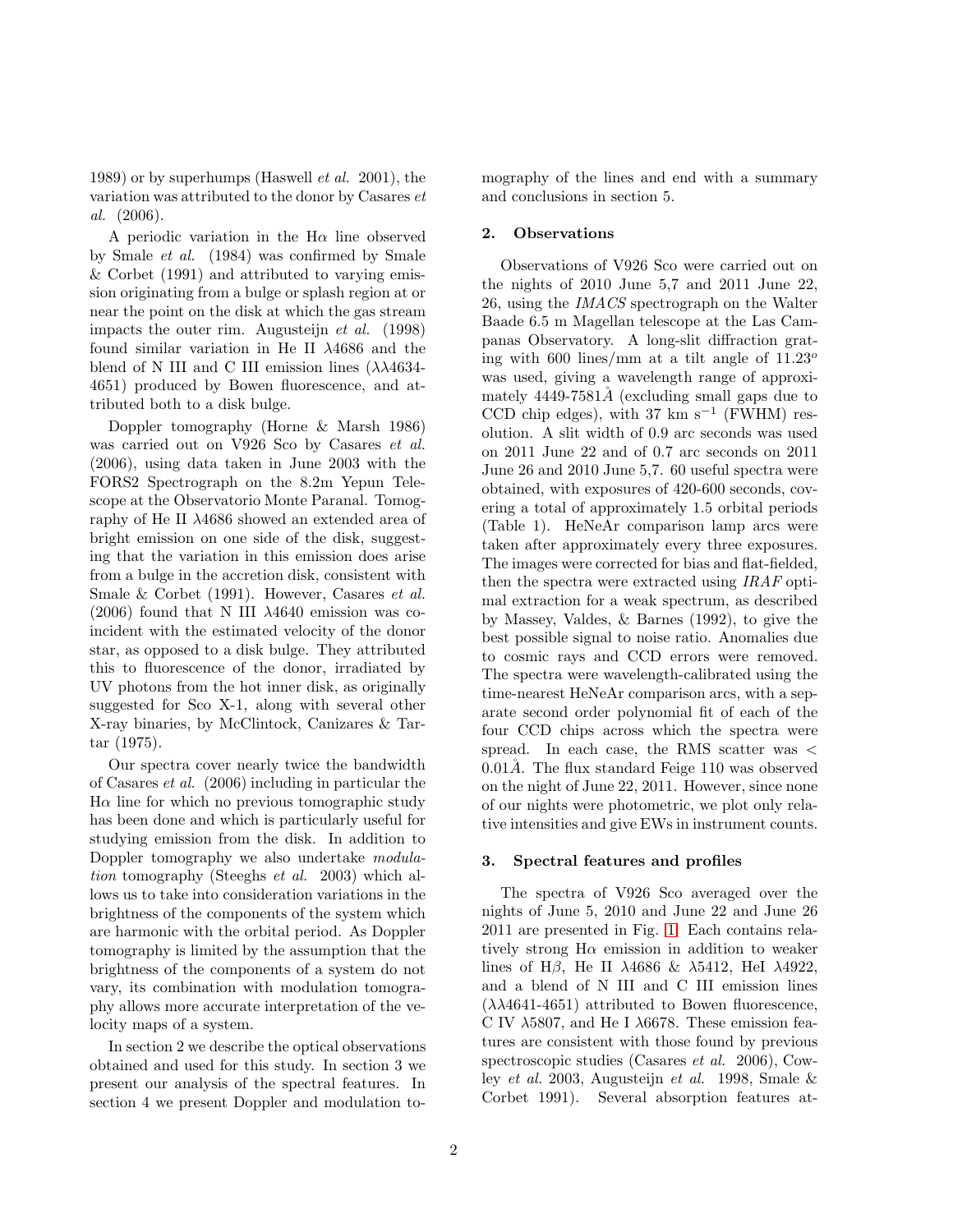

<span id="page-2-0"></span>Fig. 1.— The smoothed average continuum-subtracted spectra of V926 Sco for the nights of June 5, 2010, June 22, 2011, and June 26, 2011 show Hα, Hβ, He II λ4686 & λ5412, C IV λ5807, He I λ4922 & λ6678, and the blend of N III and C III emission  $(\lambda\lambda 4634-4651)$  comprising the Bowen complex. Interstellar lines are marked as IS.

|  |  | Table 1: Observation Log. |  |
|--|--|---------------------------|--|
|--|--|---------------------------|--|

|                 |             |             |             |            | Phase         | No. of  |             |
|-----------------|-------------|-------------|-------------|------------|---------------|---------|-------------|
| Date            | UTC (start) | $UTC$ (end) | MJD (start) | MJD (end)  | coverage      | spectra | Exposure(s) |
| $2010$ June 5   | 00:39:20    | 04:18:51    | 55353.0273  | 55353.1798 | $0.22 - 1.01$ | 15      | 420-600     |
| $2010$ June $7$ | 01:00:45    | 01:42:32    | 55355.0422  | 55355.0712 | $0.99 - 1.14$ | 4       | 600         |
| 2011 June 22    | 05:54:58    | 09:02:57    | 55735.2465  | 55735.3770 | $0.76 - 0.44$ | 15      | 600         |
| 2011 June 26    | 01:59:24    | 07:08:33    | 55739.0829  | 55739.2976 | 0.18-1.29     | 26      | 600         |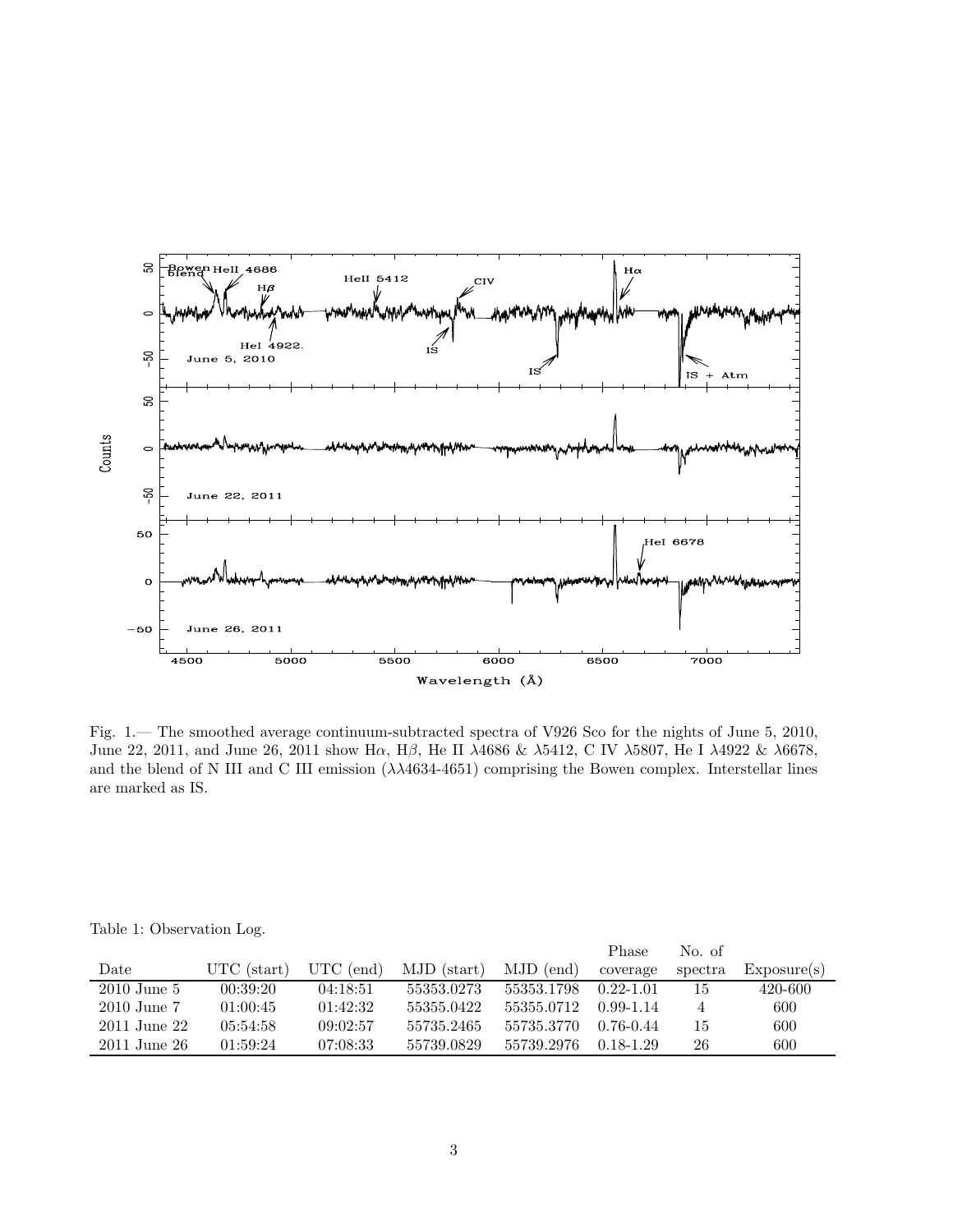| Line                 | <b>FWHM</b>   | EW             | Centroid |  |
|----------------------|---------------|----------------|----------|--|
|                      | $(km s^{-1})$ | (Inst Cts)     | $(\AA)$  |  |
| 06/05/2010           |               |                |          |  |
| Bowen blend          | $956 \pm 31$  | $23.1 \pm 1.5$ | 4641.1   |  |
| He II $\lambda4686$  | $420 \pm 20$  | $23.5 \pm 2.0$ | 4685.6   |  |
| $H\beta$             |               |                | 4860.9   |  |
| $H\alpha$            | $417 + 10$    | $60.6 \pm 2.6$ | 6561.2   |  |
| He I $\lambda$ 6678  |               |                | 6678.0   |  |
| 06/07/2010           |               |                |          |  |
| Bowen blend          | $710 + 39$    | $23.0 \pm 2.4$ | 4640.1   |  |
| He II $\lambda4686$  | $425 \pm 23$  | $41.3 \pm 4.3$ | 4686.1   |  |
| $H\beta$             |               |                | 4860.9   |  |
| $H\alpha$            | $419 + 10$    | $69.2 \pm 5.1$ | 6562.3   |  |
| He I $\lambda$ 6678  |               |                | 6678.0   |  |
| 06/22/2011           |               |                |          |  |
| Bowen blend          | 770 $\pm 63$  | $6.9 + 1.0$    | 4641.9   |  |
| He II $\lambda$ 4686 | $380 \pm 25$  | $11.5 \pm 1.4$ | 4684.6   |  |
| $H\beta$             | $313\pm 65$   | $4.2 \pm 1.6$  | 4860.3   |  |
| $H\alpha$            | $394 \pm 10$  | $37.3 \pm 1.8$ | 6561.8   |  |
| He I $\lambda6678$   |               |                | 6679.9   |  |
| 06/26/2011           |               |                |          |  |
| Bowen blend          | $928 \pm 33$  | $11.3 \pm 1.0$ | 4641.3   |  |
| He II $\lambda4686$  | $383 \pm 11$  | $24.3 \pm 1.3$ | 4684.7   |  |
| $H\beta$             | $283 \pm 24$  | $8.9 \pm 1.5$  | 4859.8   |  |
| $H\alpha$            | $379 \pm 9$   | $65.1 \pm 1.6$ | 6561.3   |  |
| He I $\lambda$ 6678  | $483 \pm 28$  | $10.7 \pm 1.2$ | 6676.8   |  |
|                      |               |                |          |  |

tributed to interstellar and atmospheric absorption are also present.

Figs. [2](#page-5-0) show the evolution of the main spectral features over the orbital period. We use the spectroscopic ephemeris of Casares *et al.* (2006) to determine orbital phases:

 $T_o(HJD) = 2452813.495(3) + 0.19383351(32)E$ where  $T<sub>o</sub>$  is defined as the compact object superior conjunction. H $\alpha$  and He II  $\lambda$ 4686 display the classic double peak variation, with the peak shifting from red to blue over the orbital period as expected for emission from an accretion disk. The Bowen complex varies in strength over the orbit but does not show the double peak behavior. In order to determine the relative contribution of the spectral features, we fit the average nightly profiles with Gaussians. For the Bowen blend we used Gaussians representing the N III transitions  $(\lambda \lambda 4634, 4641, 4642)$  and C III transitions  $(\lambda \lambda 4647, 4651, 4652)$ . For H $\alpha$ , He II  $\lambda 4686$ , and He I λ6678 we used two Gaussians each to represent the blue and red shifted emission from the disk. For all lines we used single Gaussians (for Bowen this was at  $\lambda$ 4641) to determine the instrumental EW. The fits are plotted in Fig. [3](#page-6-0) and values for the fitted parameters are listed in Table 2. For the 2011 data, where we had full phase coverage, we also calculated equivalent widths as a function of orbital phase (Fig. [4\)](#page-9-0). The equivalent widths increase between phases 0.5-0.8 consistent with emission from the disk bulge. The source appears to be reduced in intensity from 2010 to 2011, however since we do not have absolute fluxes we cannot determine this. We do find that the equivalent width of the Bowen complex is significantly reduced from 2010 to 2011. Since the 2010 phase coverage is poor, for the Bowen complex we construct tomograms only for the 2011 data. The reduction in flux observed for June 22, 2011 compared to June 26, 2011 is attributed to the larger slit size used due to poor seeing. The increase in slit size also reduced our spectral resolution; hence for our tomographic analysis of  $H\alpha$ and He II( $\lambda$ 4686) we use data from June 5, 2010 and June 26, 2011. The four spectra obtained on June 7, 2010 were used only to complete the radial velocity curve.

Figure [5](#page-9-1) shows the radial velocities for H $\alpha$ and He II( $\lambda$ 4686) obtained by cross-correlating all 60 individual spectra with Gaussians of FWHM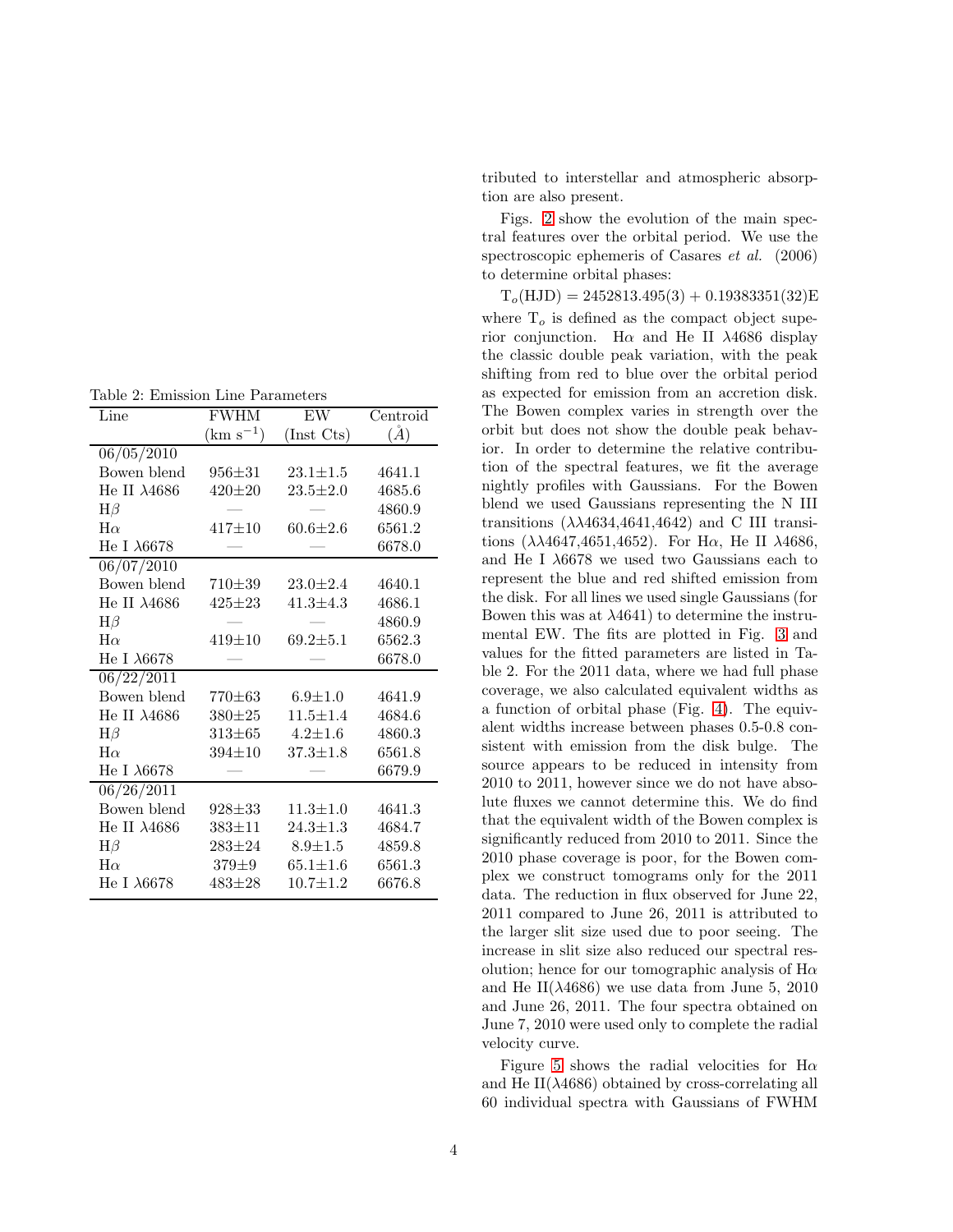as listed in Table 2. We used the spectrosopic ephemerides of Casares *et al.* (2006) as listed above. The curves are in antiphase with that expected from the secondary and consistent with emission from the disk. Our best-fit sine-wave to the  $H\alpha$  data give us a systemic velocity of - $109\pm4\mathrm{km}~\mathrm{s}^{-1}$  with a semi-amplitude of  $95\pm5\mathrm{km}$ s<sup>-1</sup>. Our systemic velocity is consistent (within  $(2\sigma)$  with the value  $(121 \pm 7 \text{km s}^{-1})$  found by Casares *et al.* (2006) when using the wings of their HeII λ4686 profile (which are expected to follow the motion of the compact star) and our errors are a factor of two smaller. Our HeII λ4686 is weak compared to  $H\alpha$  but its radial velocity curve peaks at the same phase as  $H\alpha$ .

# 4. Tomography

Tomography is an imaging technique allowing two-dimensional velocity-space maps of a system to be reconstructed from spectra taken at multiple orbital phases. Spectra are assumed to be onedimensional projections of the system in velocity space at a given phase. Under this assumption, if an accurate ephemeris is known an inversion technique can be used to produce possible fits to the data. In this case, a reduced  $\chi^2$  test was used to modify an arbitrary starting image (e.g. a uniform or gaussian distribution) such that the predicted data from this image fit the real data. Due to the large number of possible fits for a given value of  $\chi^2$ , the *'Maximum Entropy Method'* (MEM) is employed to select the image which is most likely to be accurate; the image with the highest entropy is chosen at each iteration, on the assumption that a higher entropy corresponds to a smoother and therefore more physically realistic image of the system (Narayan & Nityananda 1986). For a complete description of imaging accretion disks using Doppler tomography, see Marsh & Horne (1988).

Modulation tomography produces additional velocity maps showing the magnitude of periodic, sinusoidal modulations in the brightness of the structural features of the system, in addition to the velocity maps of the time-averaged brightness seen in Doppler tomography. This allows variations in the brightness of a system to be taken into account when interpreting the time-averaged velocity maps. Although modulation tomography allows more accurate interpretation of velocity

data than Doppler mapping alone, which assumes emission to be constant over the orbital period, data with a higher signal to noise ratio is required. For a more detailed description of modulation tomography of emission lines, see Steeghs (2003).

The modulation tomograms we produced are shown in Figs. [6a](#page-7-0),b, and [7b](#page-8-0). In each case, the figure is split into four panels. The upper two panels contain the trail of the original spectra around the chosen emission line on the left and the trail predicted from the final velocity map, for which  $\chi^2$ is minimized, on the right. Lighter colors indicate higher intensities in each case. Each figure also contains two two-dimensional velocity maps. The lower left panel is the same as those produced by Doppler tomography, showing the brightness of the components of the system averaged over the orbital period. The lower right panel shows the amplitude of modulations in the brightness of the components of the system which are harmonic with the orbital period. In this case, bright areas indicate the regions with the greatest amplitude of modulation.

Each of the tomograms is overlaid with estimated values for the velocities of the neutron star, the donor's Roche Lobe and the center of mass of the system. We used  $K_2 = 298 \pm 83$  km s<sup>-1</sup> as determined by Casares *et al.* (2006). Since Casares *et al.* suggested a range (0.05-0.41) of mass ratios for V926 Sco we adopted their middle value of 0.23, giving a  $K_1$  of 68 km s<sup>-1</sup>. We tried both our derived value of  $-109 \pm 4km s^{-1}$  and the value used by Casares *et al.*  $(2006) (-140 \pm 4km s^{-1})$  for the systemic velocity. Tests using a range of values near these velocities favored our derived value for the best fits. The Keplerian velocity of the disk along the accretion stream and the ballistic trajectory of the stream are also plotted, with circles along each line indicating steps of 0.1 Lagrangian radii from the compact object.

Because the time-averaged  $H\alpha$  and He II  $\lambda$ 4686 showed little change in FWHM and EW between June 5, 2010 and June 26, 2011, we were able to combine the data to improve our modulation tomograms. Doppler tomograms for both years are consistent with the modulation tomograms but show less detail, so we present only the modulation tomograms in this paper. Both lines show significant enhancement of emission in the lower left quadrant of the lower left panel (Figs. [6a](#page-7-0),b); the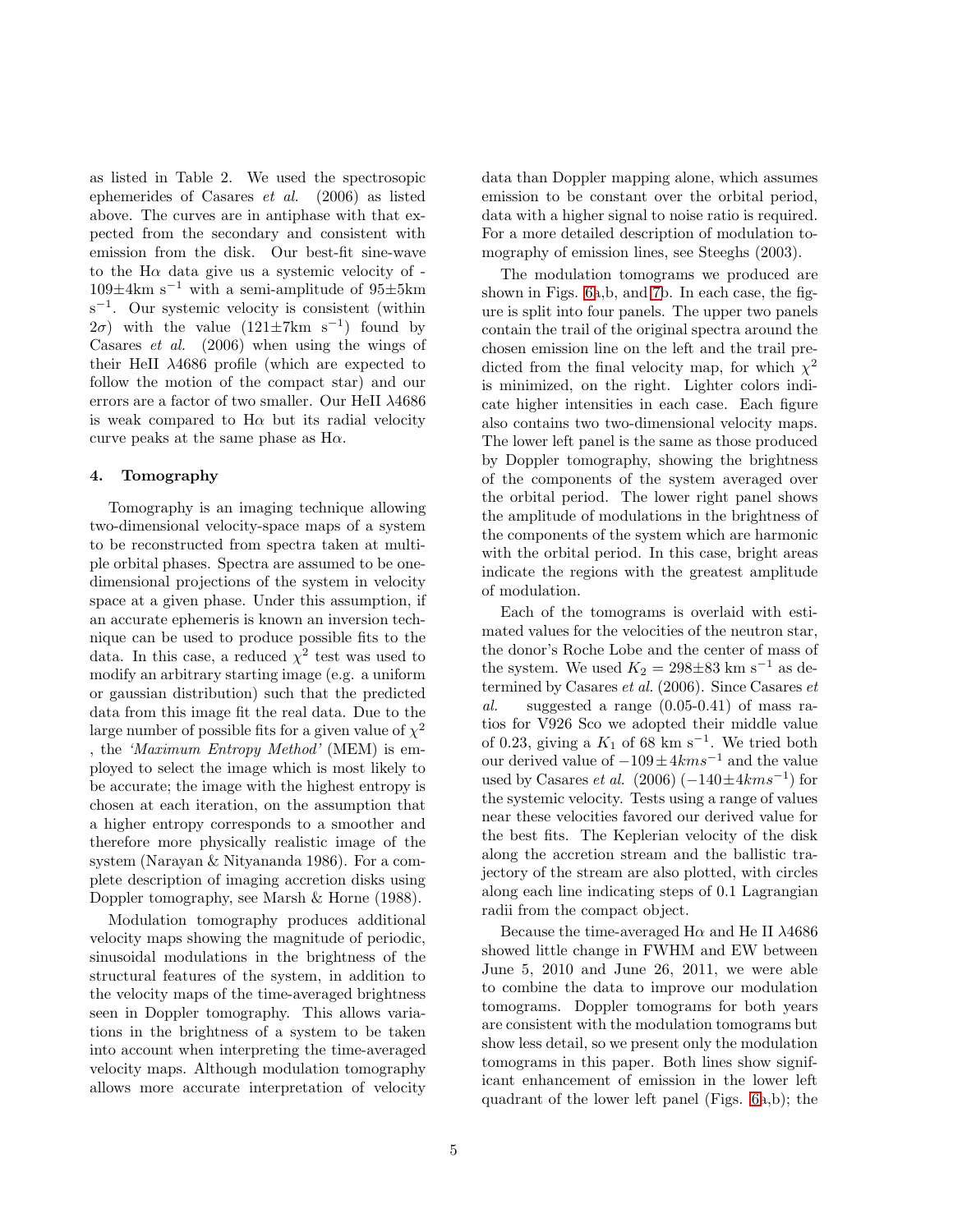

<span id="page-5-0"></span>Fig. 2.— Left (a): H $\alpha$  spectra from 2010 in 10 phase bins, showing the evolution of the lines over the orbital period. The dashed line marks the laboratory wavelength of  $\lambda$ 6562.8. Center (b): As in (a) for June 26,2011. Left (c): 2011 data of and He II and the Bowen blend in 10 phase bins, showing the evolution of the lines over the orbital period. The dashed lines represent  $\lambda 4640$  and  $\lambda 4686$ .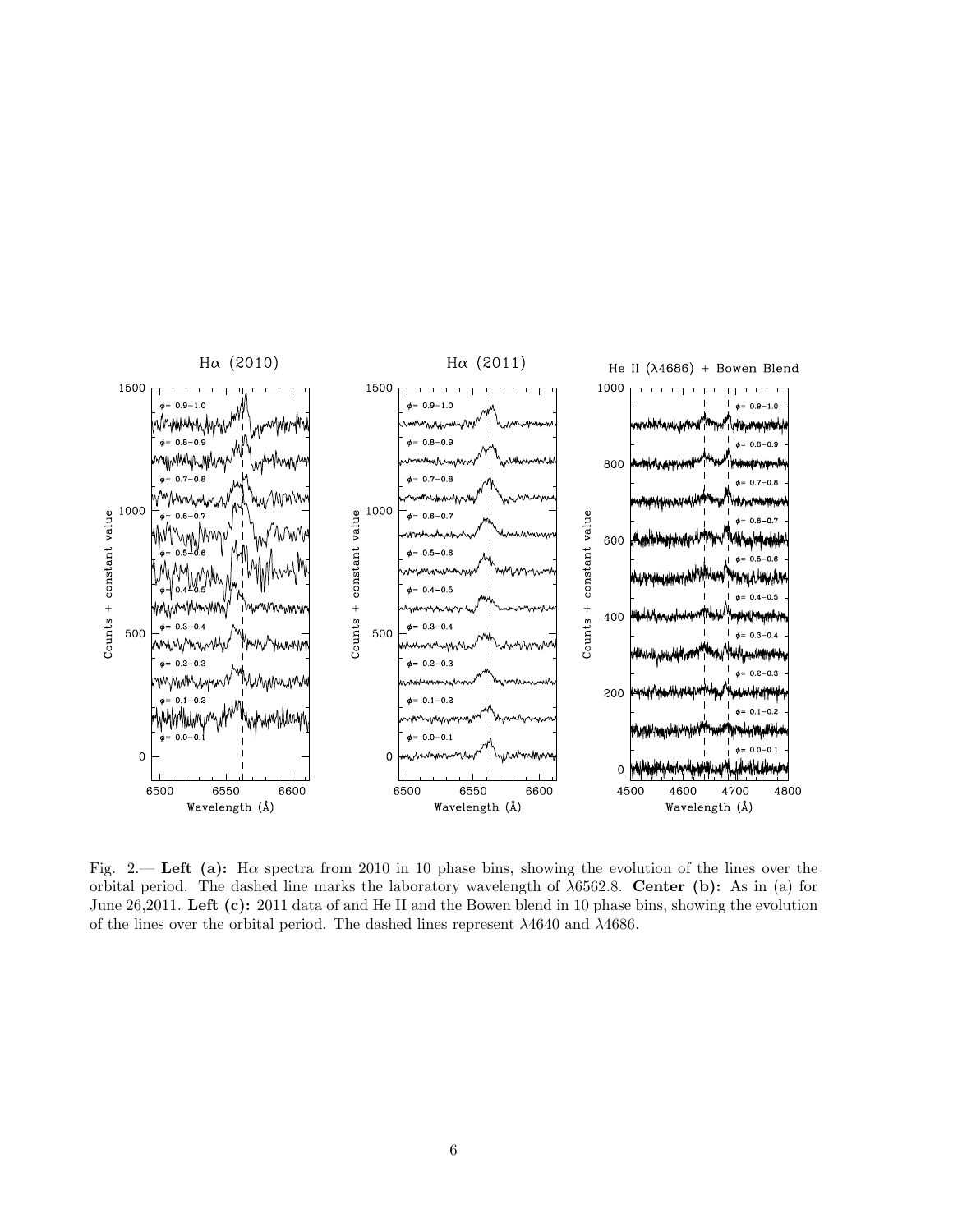

<span id="page-6-0"></span>Fig. 3.— Gaussian fits to H $\alpha$ , He I  $\lambda$ 6678, the Bowen complex, He II  $\lambda$ 4686, and H $\beta$  for each of the nights listed in Table 1. Values of the fitted parameters are listed in Table 2. Left (a): H $\alpha$  and He I  $\lambda$ 6678 both showed the classic double peak expected from emission from an accretion disk and required two gaussians for good fits. Right (b): Fits using two gaussians for the Bowen blend: λ4634 and λ4641. He II λ4686 and  $H\beta$  also displayed double peaks and required two gaussians.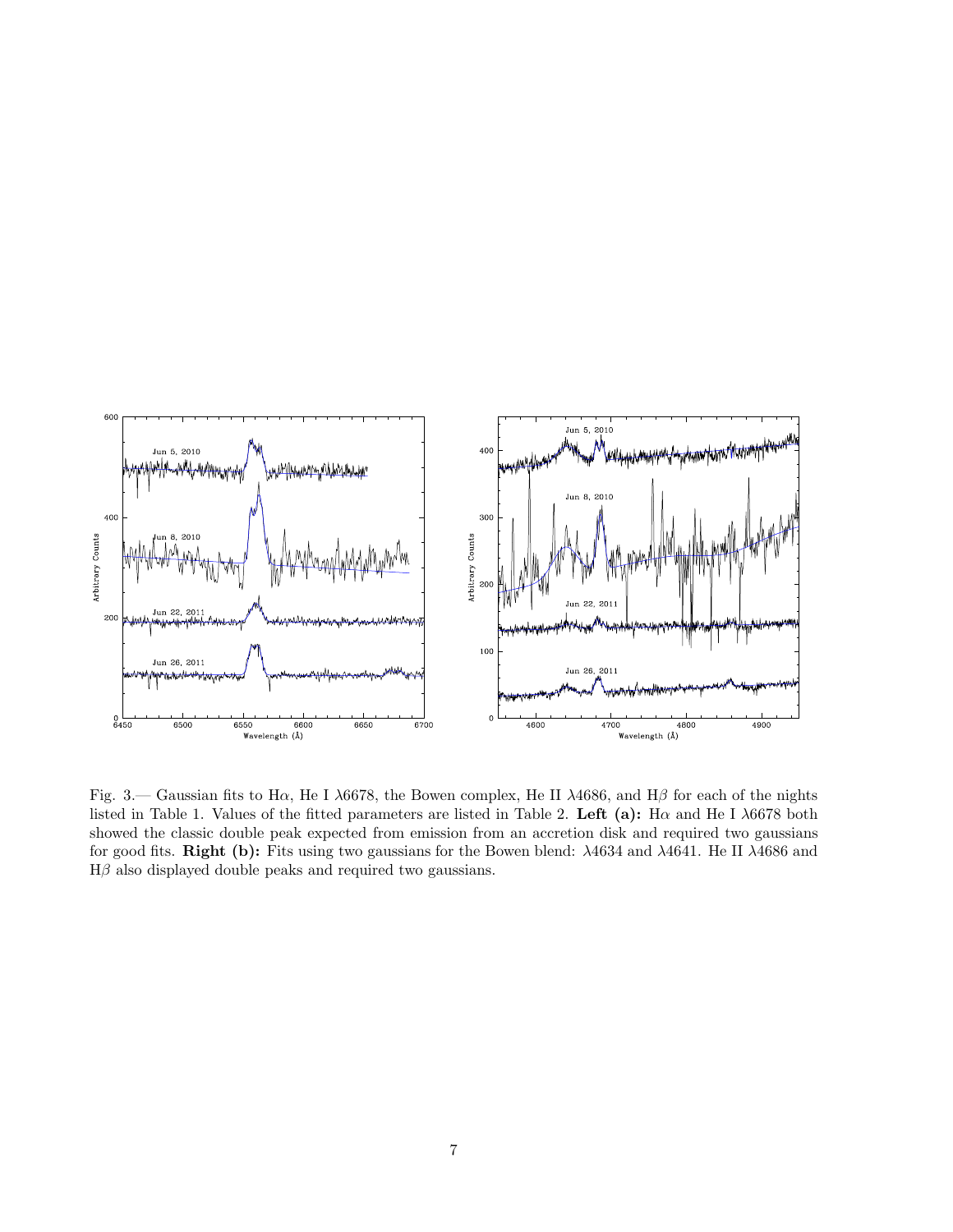

<span id="page-7-0"></span>Fig. 6.— Modulation tomograms. In each set of four panels: the observed data (top left) are well reproduced by the fitted data (top right); the lower left-hand panel shows the constant emission of the disk with a strong hot spot; the lower right-hand panel illustrates the modulation amplitude of the emission. Overplotted on the tomograms are the secondary Roche lobe, predicted primary, secondary, and center-of-mass positions (crosses). The lower curved line represents the accretion stream ballistic trajectories and the upper curved line represents the Keplerian velocity of the disk along the stream. The crosses along the trajectories represent steps of 0.1  $R_{L1}$  (where  $R_{L1}$  is the distance from the compact object to the inner Lagrangian point) from the primary and asterisks show the apsides of the accretion stream. Left (a): H $\alpha$  using 15 spectra from June 5, 2010 and 26 from June 26, 2011. Right (b): He II λ4686 using 15 spectra from June 5, 2010 and 26 from June 26, 2011.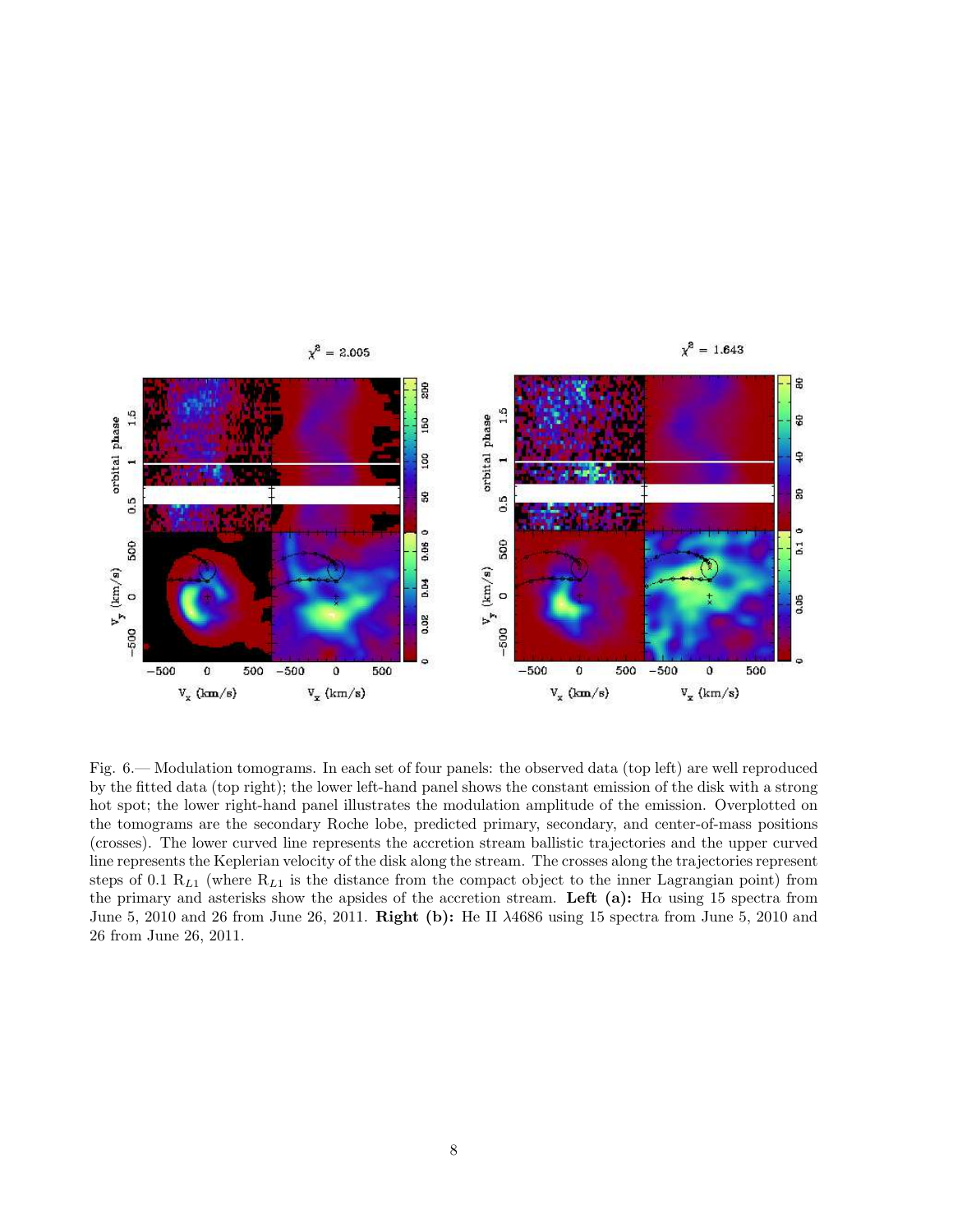

<span id="page-8-0"></span>Fig. 7.— Tomograms of the N III λ4640 component of the Bowen complex from 2011. Left (a): Doppler tomogram. Right (b): Modulation tomogram.

corresponding modulation maps also show strong variation around these regions as would be expected of any non-symmetric feature in the system. The enhanced regions are superposed on crescent shaped emission with the  $H\alpha$  tomogram showing a second crescent in the upper right quadrant of the lower left panel.

Since the EW of the Bowen complex changed by a factor of two from 2010 to 2011 we made separate tomograms for the two years. Because of the complexity and weakness of the Bowen blend, we first constructed Doppler tomograms. When the complex was stronger (2010) we had 0.9 phase coverage in only 12 bins, which led to poor maps and indeed showed only noise. In 2011, although the complex was weak, we had full phase coverage with over 20 phase bins (Fig. [7a](#page-8-0)), and found a hint of emission consistent with the disk bulge but no emission associated with the secondary as reported by Casares *et al.* (2006). A modulation tomogram of the 2011 data shows the same behavior as the Doppler map for 2011 (Fig. [7b](#page-8-0)); however, as the phased spectra in Fig. [2c](#page-5-0) demonstrate, there is no variation in amplitude within errors of measurement.

#### 5. Discussion and Conclusions

Modulation tomography of the  $H\alpha$  and He II λ4686 emission lines in the spectra of V926 Sco were found to support the suggestion of earlier authors (Casares *et al.* 2006; Augusteijn *et al.* 1998; Smale & Corbet 1991) that the accretion disk around the primary contains a large, extended bright region, attributed to a bulge in the disk.

Our observations show significant changes in the disk and secondary star emission from V926 Sco, both since the 2003 observations of Casares *et al.* (2006) and between 2010 and 2011 in our own observations. We find that the FWHM of the Bowen complex, He II  $\lambda$ 4686, and H $\beta$  are lower by a factor of about two compared to those reported by Casares *et al.* (2006). This suggests significantly lower velocities present in the system. While we only have EW in instrumental counts, we find that the EW of the Bowen complex is of the same order or considerably less than the EW of He II λ4686, whereas Casares *et al.* found the EW of the Bowen complex to be twice that of He II in 2003.

A significant reduction in X-ray emission is seen over the same period in the *RXTE/ASM* light curve of the system; the X-ray flux has decreased from an average of approximately  $18\pm2$  cts s<sup>-1</sup> in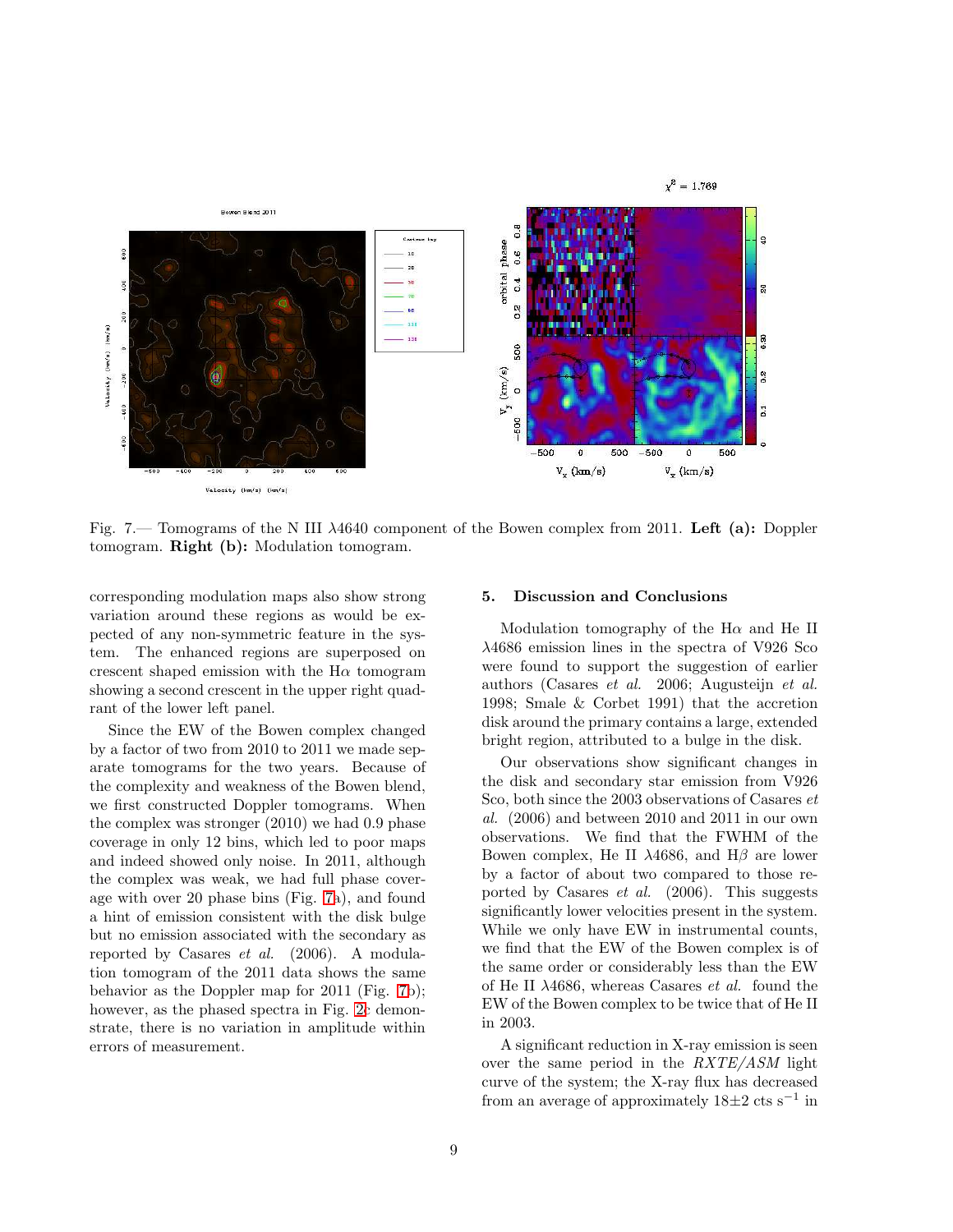

<span id="page-9-0"></span>Fig. 4.— Equivalent widths for the 2011 data in 10 phase bins. The phase of peak equivalent width (0.7) is consistent with emission from the disk bulge. The 2010 data do not have sufficient phase coverage to warrant phase resolved values.



<span id="page-9-1"></span>Fig. 5.— Radial velocity curves for  $H\alpha$  and He II( $\lambda$ 4686) using the spectroscopic ephemerides of Casares *et al.* (2006).  $1\sigma$  errors and the bestfit sinusoid are indicated. The derived systemic velocity using  $H\alpha$  is 109 $\pm$ 4 km s<sup>-1</sup>.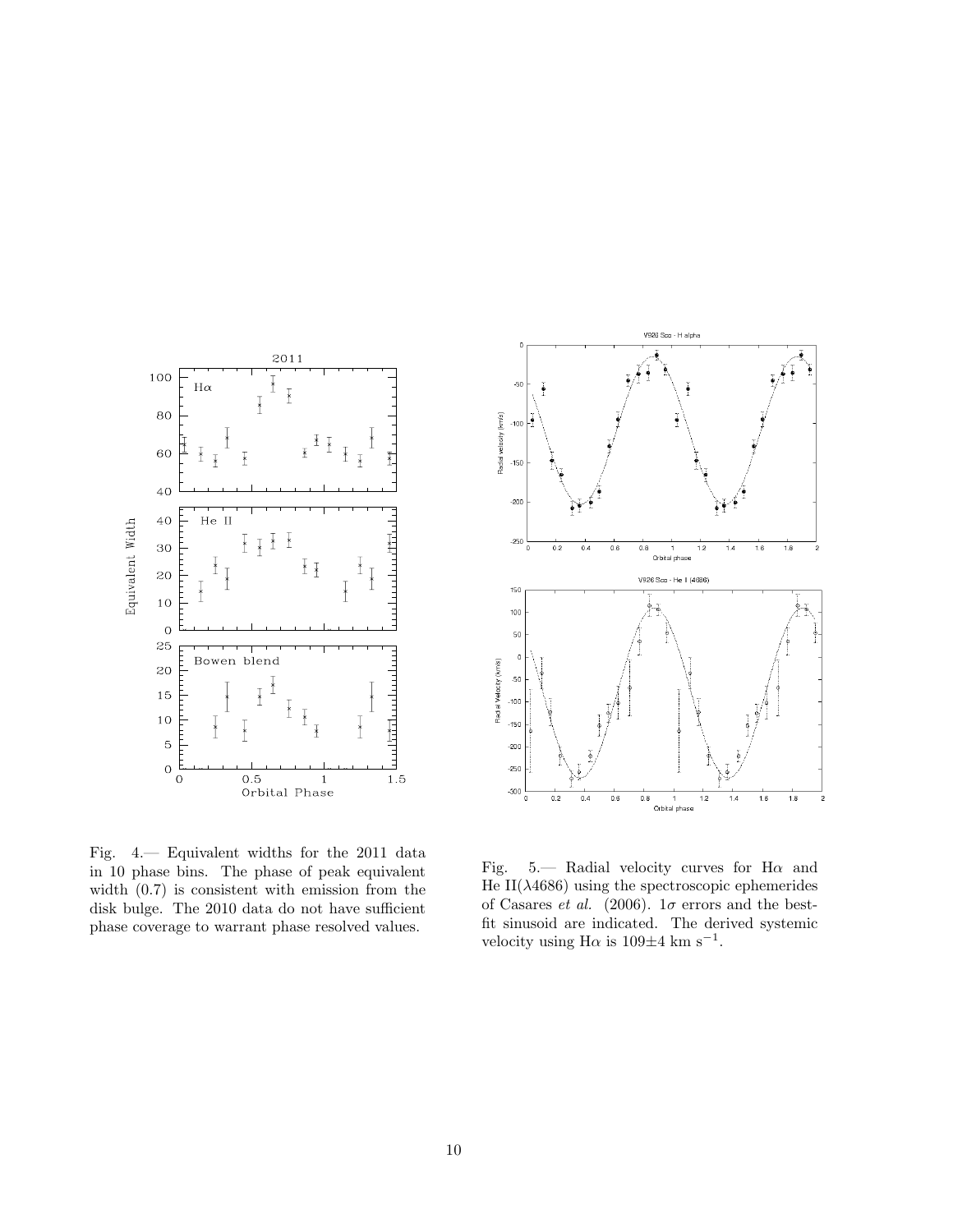

<span id="page-10-0"></span>Fig. 8.— The *RXTE/ASM* light curve of V926 Sco. Marked in blue is the time of optical observations taken in June 2003 by Casares *et al.* (2006), times of our optical observations, made in June 2010 & 2011 are marked in red. The X-ray count rate during the current observations,  $11\pm3$ cts/sec  $(2011)$  and  $8\pm3$  cts/sec  $(2010)$  represent upper limits since the gain of the RXTE/ASM was higher during its last two years of operation (Remillard, personal communication) and are significantly lower than during the 2003 observation  $(18\pm2 \text{ cts/sec}).$ 

2003 to approximately  $11\pm3$  cts s<sup>-1</sup> in 2010 and 8±3 cts s−<sup>1</sup> in 2011 (see Fig. [8\)](#page-10-0). In particular, since the 2010-2011 data were obtained during the last two years of the operation of *RXTE*, during which it is known that the *ASM* was running at a higher gain than that used for calibration, the real count rate is likely to be even lower. This indicates a reduction in the accretion rate of the system. Since Bowen fluorescence of the secondary is attributed to UV heating of the secondary surface by irradiation, the lower accretion rate is consistent with there being lower flux from the disk and compact object and hence less illumination to produce Bowen from the secondary.

In both  $H\alpha$  and He II  $\lambda$ 4686 we see crescent shaped emission as seen by Casares *et al.* (2006) from He II. This suggests the possibility of an eccentric disk, a phenomenon that occurs at mass ratios below  $\sim 0.33$  (Haswell *et al.* 2001). Normally, the comparatively large mass of the compact object, together with conservation of angular momentum, leads to the formation of a circular accretion disk centered on the compact object. Below this mass ratio, however, the 3:1 resonance has been found to cause eccentric instability, leading to a non-axisymmetric, precessing disk (Haswell *et al.* 2001). In these cases, we would expect so called superhumps to be observed in the light curve of the system (Calvelo *et al.* 2009; Zurita *et al.* 2002). While superhumps have not been detected in photometric studies of V926 Sco (e.g. Corbet *et al.* 1986; Pederson, van Paradijs, & Lewin 1981) an eccentric disk cannot be ruled out. Higher resolution observations at different epochs are required to either confirm or refute this possibility. The offset crescent shapes seen in the strong  $H\alpha$  tomogram may also suggest that angular momentum in the disk is being transported by density waves in the disk. This behavior has been seen in tomography of certain Cataclysmic Variables (Steeghs *et al.* 2003) and references therein). Steeghs *et al.* (2000) showed that two-armed trailing spirals in position coordinates map into twoarmed crescent shapes in velocity coordinates.

We would like to thank the Las Campanas Observatory for the use of the Baade Telescope and the RXTE/ASM team for the 15-year Xray lightcurve of V926 Sco. We would like to thank our referee for helpful comments. We grate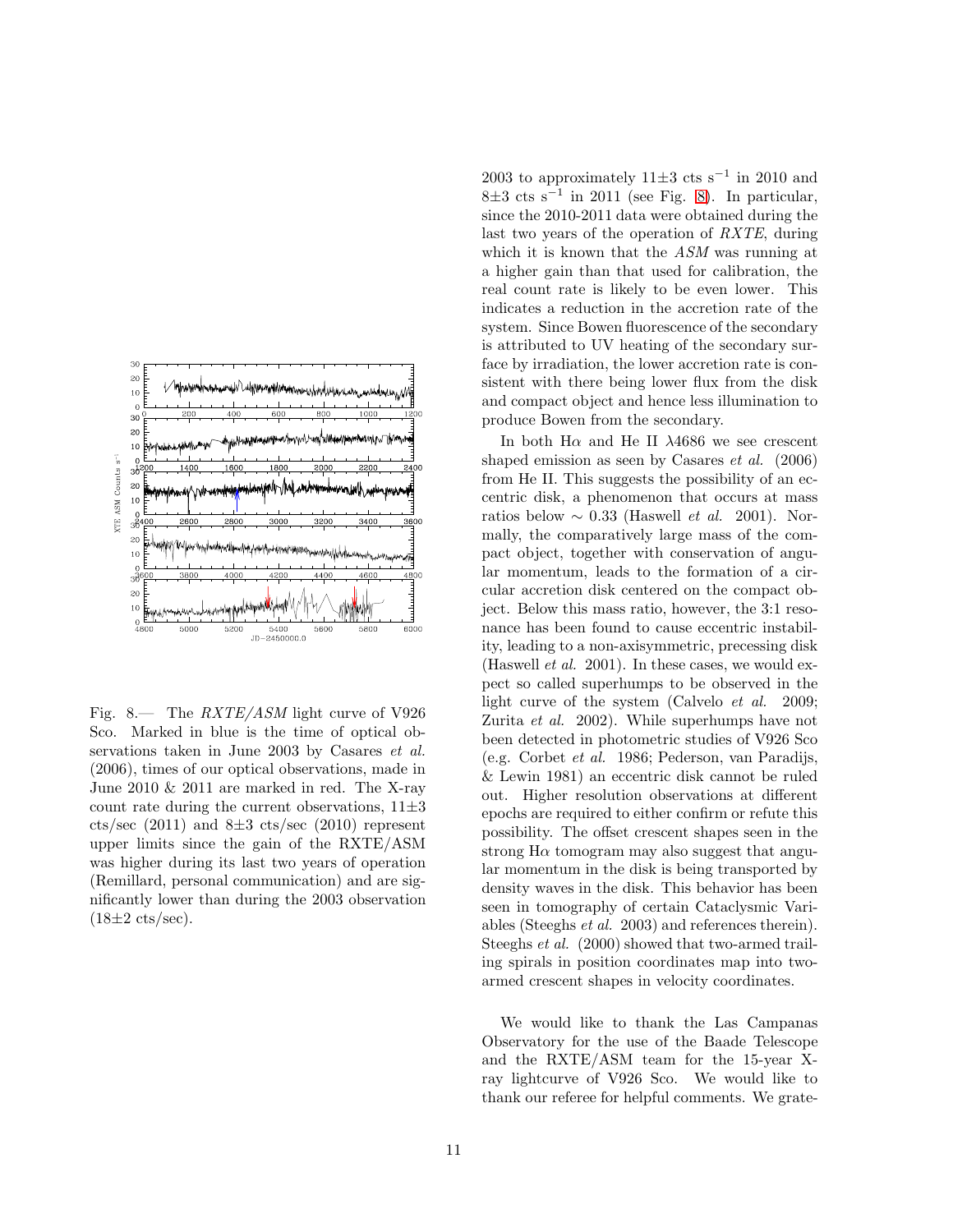fully acknowledge the use of the *MOLLY* and *DOPPLER* software written by T.R. Marsh and the *MODMAP* software written by D. Steeghs. Funded in part by a Smithsonian Institution Endowment Grant to SDV.

*Facilities:* The Walter Baade Telescope at Las Campanas Observatory, The All Sky Monitor on the Rossi X-ray Timing Explorer (RXTE/ASM).